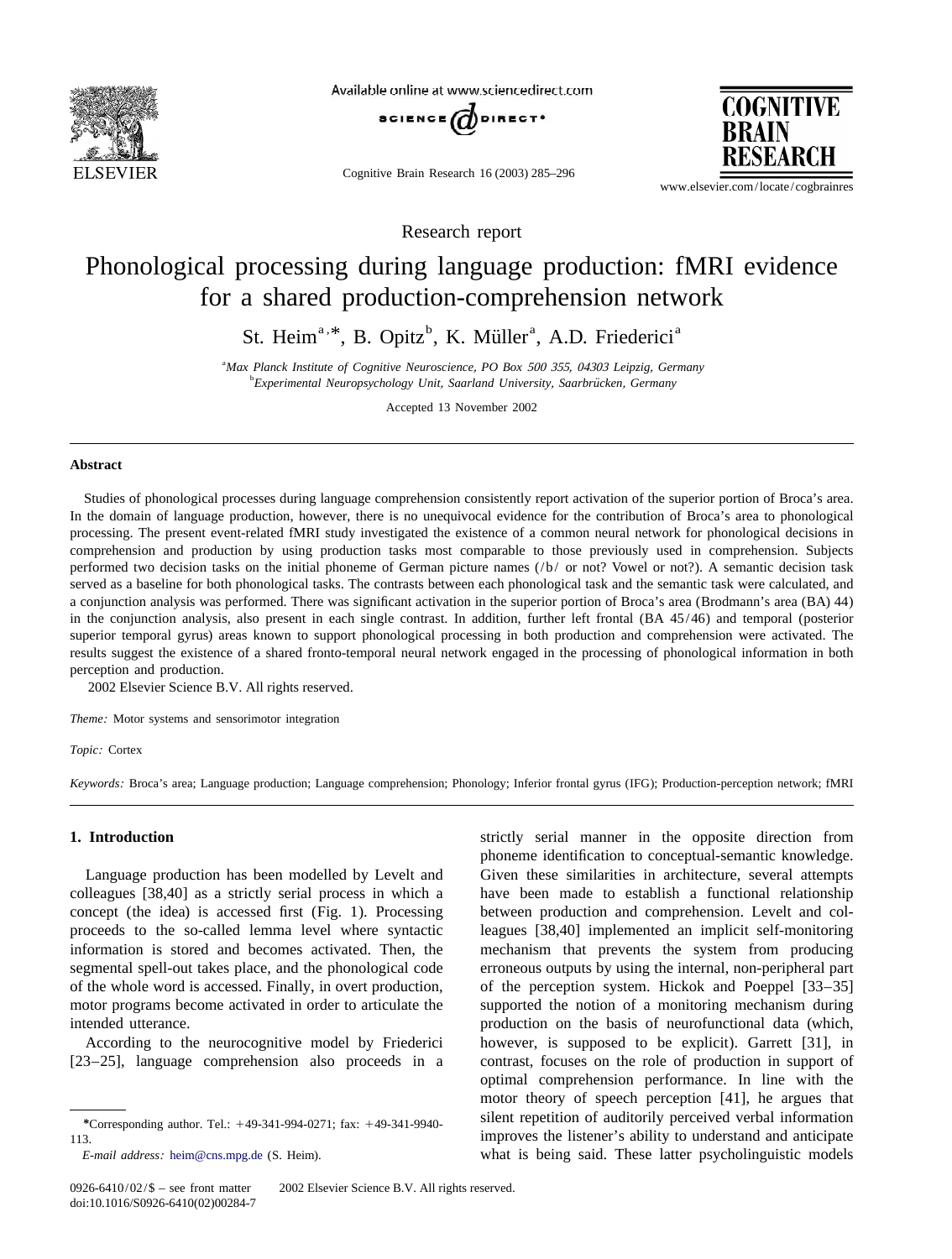

ship between production and perception that is assumed in starting with a particular phoneme and found practically psycholinguistic models is realised in the human brain. identical activation foci in Broca's area in both tasks. In a Focussing on the temporal lobe, recent studies of study by Poldrack and colleagues [50], subjects had to phonological processing in patients and healthy subjects count the syllables in visually presented words and pseudocould show the contribution of the posterior part of the words; activation in a letter-case-judgement task served as superior temporal gyrus (pSTG) to both production and a baseline and was subtracted from the phonology-related perception [2,6,9,11,49]. Thus, production and comprehen- activation. In the pseudo-word condition, there was activasion appear to rely at least partly on the same neural tion in BA 44; however, in the word condition, this focus systems in the human brain. The moved to BA 45.

studies of language comprehension consistently reported equivocal statement about the role of Broca's area during activation in the superior posterior portion of Broca's area language production is possible at the moment (see Refs. (a region in the left inferior frontal gyrus, approximately [20,21,36,50,57] for reviews on phonological processing). Brodmann's area (BA) 44) when subjects performed This may be due to the different paradigms used in the metalinguistic phonological decision tasks such as different studies, with tasks such as naming, generation, or

phoneme monitoring, phoneme discrimination, or phoneme sequencing [11,18,21,22,50,69,70].

The situation is rather different for language production. There is a high variability in the reported frontal activations related to phonological processes in different studies. Price et al. [52] sought to investigate phonological processes during production. They had subjects perform different naming task (objects, colours, letters, and words) together with an articulatory baseline task. The authors calculated the contrasts of each task against baseline and conducted conjunction analyses for pairs of contrasts. In such a conjunction analysis of the type  $(A-C)+(B-C)$ (with A and B being experimental conditions and C being the baseline task), the neural correlates of the process common to both contrasts are represented. In the conjunction analysis tracking 'phonological processing' (Experiment 5: naming objects and colours), activation in BA 46 was reported. For Experiment 4 (naming words and letters), which again tapped phonological processing, the authors found again a focus in BA 46 and, in addition, in BA 47. However, on the corresponding statistical parametric map (their Fig. 3b), there appears to be a prominent activation focus in the vicinity of Broca's area (BA 44), which is not listed in the results. Two of the picture naming studies, the one by Levelt et al. [40] (using magnetoencephalography) and the one by Murtha et al. [45] (using positron emission tomography) reported activation of Broca's area that was related to phonological processes. Chao and Martin [14] presented subjects with pictures of real objects (experimental conditions) or scrambled objects (baseline). When subjects simply looked at the objects, there was no inferior frontal activation (Experiment 1); however, if they had to name these objects silently, this evoked additional activation in Broca's area Fig. 1. Core processes of language production according to the serial (Experiment 2). The latter results are corroborated by data by Crosson and colleagues [17] and Thompson-Schill and model as proposed by Levelt and colle co-workers [60] who reported activation of BA 44 in word suppose a close and reciprocal relationship between pro- generation tasks in which subjects are to produce a duction and comprehension, especially in the phonological semantically appropriate verb in response to a noun. The domain. study by Lurito et al. [43] employed a rhyming task and a It is an interesting issue whether the functional relation- 'fluency' task in which subjects had to generate words

With respect to frontal regions, functional imaging In sum, the reported results demonstrate that no un-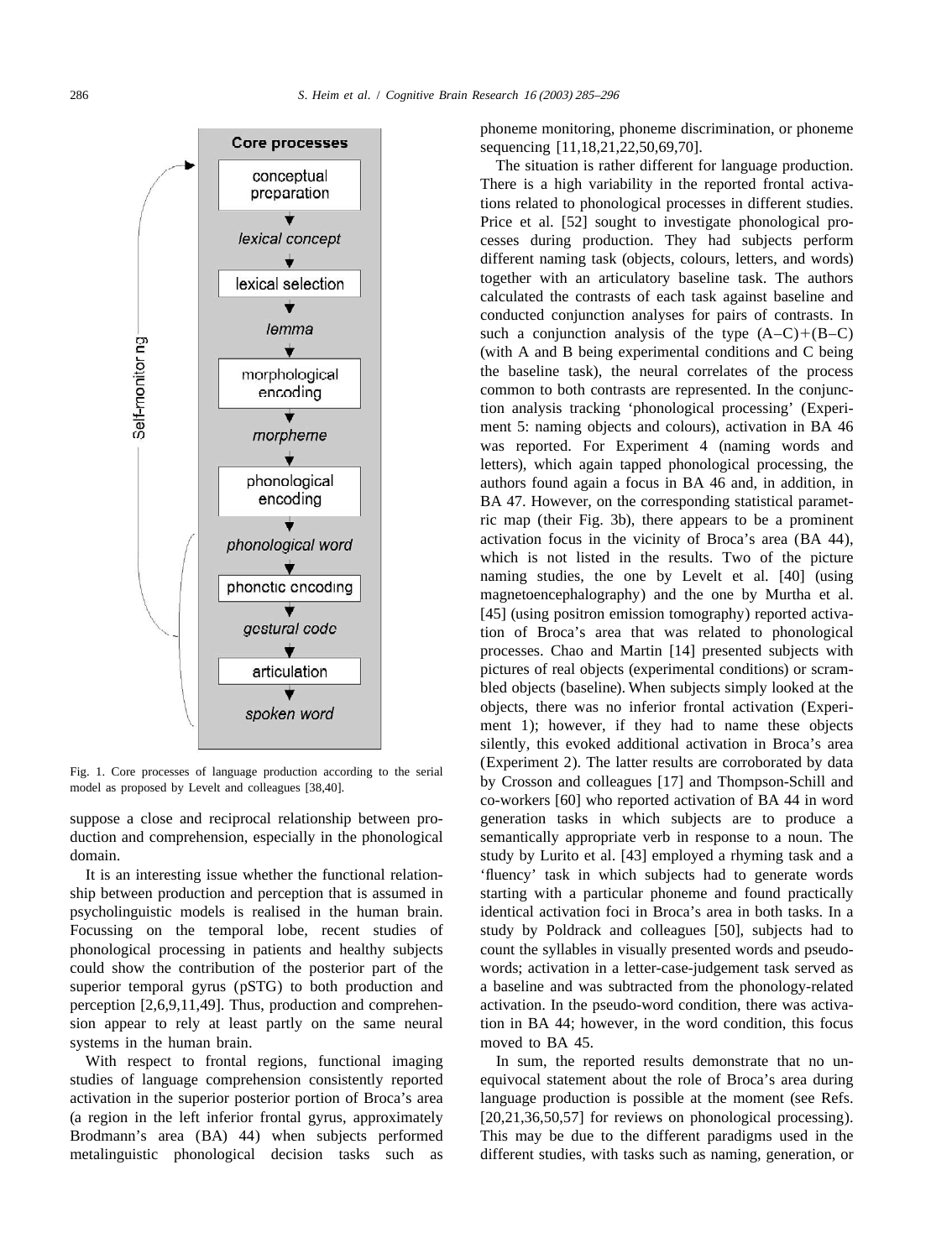rhyming being closer to natural production processes, and kind of information becoming available during this process metalinguistic decisions resembling the type of task used is possible. However, the data cannot rule out the possiin comprehension studies. Thus, in order to investigate the bility that the production process runs automatically from direct relationship of the neural correlates of phonological semantics down to phonology even if phonological inprocessing during language production and comprehen- formation is irrelevant for further actions. This issue was sion, it is advisable to apply comparable paradigms in both addressed by Jescheniak and colleagues [37] in an electrodomains. **physiological study of semantic and phonological priming** 

studies investigating production processes successfully that, if subjects only performed a semantic judgement (real with the same kind of metalinguistic decision tasks used in size) without preparing the utterance of the picture name, the comprehension studies mentioned above. These elec- there is semantic priming, but no phonological priming. trophysiological studies represent one part of the crucial Accordingly, one can further conclude that semantic evidence in favour of the Levelt model [40]. van Turenn- processing per se does not automatically lead to phonologiout et al. [65,66] were the first to demonstrate the seriality cal processing, but only when it is required by the task. of access to semantic, syntactic, and phonological in- It must be stated that the processes tapped by metalingformation during language production by means of lateral- uistic decision tasks as introduced by van Turennout and ised readiness potentials (LRPs). In their Experiment 1 colleagues [65,66] differ from 'natural' production pro- [65], subjects had to perform a task consisting of a cesses in that they require explicit judgements about metalinguistic decision which was coupled with a go/no- information becoming available in the course of lexical go task. They were presented with pictures depicting either access. Thus, these metalinguistic decisions may comprise animals or objects (semantic distinction). The names of more processes such as the explicit access to originally these pictures ended with one of two phonemes unconscious information. These issues are not yet resolved. (phonological distinction). Subjects had to press the left However, Levelt and co-workers [40] explicitly accept the button if the picture showed an animal and the right one if evidence from the LRP studies as support for their there was an object (decision task), but only, if the name production model. This is possible under the assumption ended with a pre-defined phoneme (go/no-go task). The that, in order to perform the metalinguistic decision, prior LRPs were measured from the scalp from two electrodes access to the corresponding lexical information must have placed over the left and right motor cortex, with a negative taken place and that therefore the production process is going difference of the potentials between the electrodes really assessed. Moreover, the results obtained with metalindicating the preparation of a motor response with the inguistic decision tasks during production are perfectly in right or left hand, respectively. In this experiment, there line with data from tip-of-the-tongue states and behavwere LRPs occurring in go and in no-go trials, indicating ioural (priming) data (see Ref. [40] for a review) as well as that the semantic information triggered the preparation of a the electrophysiological data obtained by Jescheniak and motor response before the phonological information was colleagues, that all show a seriality in the access to available that determined whether or not the response semantic and phonological information. Thus, in this really had to be executed. In their Experiment 2, the context, the metalinguistic decision tasks are to be taken as conditions were reversed such that the phonological in- valid instruments to assess processes occurring in the formation determined the response hand while the seman- course of language production. tic information was the go/no-go cue. In this setting, there was an LRP only for the go trials but not for the no-go 1.1. *The present study* trials, indicating that, if the semantic information signalled a no-go trial, the phonological information did not evoke In order to identify brain regions supporting phonologiany motor preparation. The same pattern as in Experiment cal processing during language production and to relate the 1 was obtained with word initial instead of word final results to the data available from comprehension studies, phonemes (Experiment 3). In sum, these results indicate we used the phonological task from Experiment 3 by van that, in the course of the production process, semantic Turennout [65] and an adaptation [1,53,55] in a functional information is available before phonological information. magnetic resonance imaging (fMRI) experiment. In this As Levelt and colleagues [40] conclude, ''These findings adaptation, subjects had to decide whether the initial show that, in accessing lexical properties in production, phoneme of a picture name was a vowel or a consonant. you can access a lemma property . . . and halt there before Thus, by applying metalinguistic decision tasks, we (i) beginning to prepare a response to a word form property of kept our production experiment as parallel as possible to the word, but the reverse is not possible'' (p. 15). In other the comprehension studies and (ii) benefited from the words, the data presented by van Turennout et al. [65] application of already well established tasks. show that (i) the production process is strictly serial, (ii) For the behavioural data, we expected (in accordance this process can be intentionally interrupted if all necessary with the LRP data [65]) phonological processing to information is retrieved, and (iii) explicit access to any produce longer reaction times than semantic processing.

In the field of electrophysiology, there are a number of during the preparation of an utterance. The authors found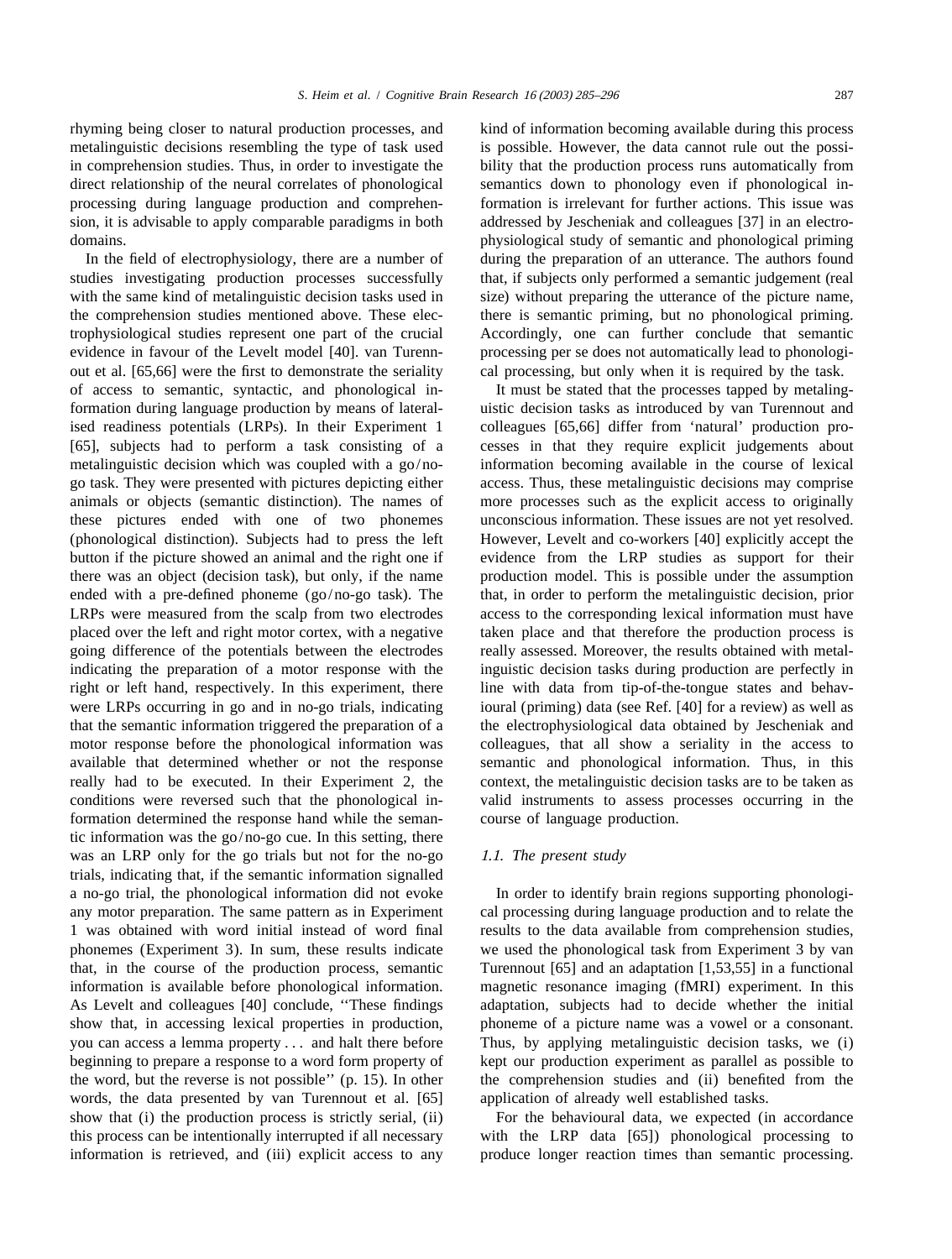those psycholinguistic models of language processing ceptual-semantic processes, but no phonological processassuming a common basis for production and comprehen- ing, as explained above [37]. In the probe detection task sion, we expected activation for these phonological pro- (BASE), subjects indicated whether or not a black dot was duction judgement tasks in the same region that was superimposed on a non-object. activated by means of the same kind of task in the These particular experimental tasks were selected for the comprehension studies, i.e. the superior portion of Broca's following reasons. First, they are well established in area. Moreover, in accordance with comprehension and psycholinguistic research [1,53,55] in the domain of production studies [2,6,9,11,49], we expected activation in language production. They both tap phonological prothe pSTG. cesses, though possibly at different levels. While PHON1

24–29 years, three females) participated in the experiment. preparation, attention to the fixation cross, object identifi-They all were native German speakers and had normal or cation, and button press. Moreover, to circumvent the corrected to normal vision. No subject had a known history short-comings of the simple cognitive subtraction logic of neurological, major medical, or psychiatric disorder; [56], all tasks entered a conjunction analysis [51,52] (see none were taking medication at the time of measurement. below). In this conjunction analysis, the neural correlates Informed consent was obtained from all participants. underlying the processing common to both phonological

The material of the experiment consisted of carefully requiring a 'yes'-response was 25%. selected black-on-white line drawings of 80 real objects Right index and middle finger were used as response

phonological tasks and a semantic task on pictures of real The items used in the training session were not part of the objects (PHON1, PHON2, and SEM). Moreover, they experimental item set. To ensure subjects were attentive conducted a probe detection task on the non-objects. A during fixation between trials, the fixation cross changed purpose and will not be further considered in this paper. In in 10% of the trials evenly distributed across items. PHON1, subjects indicated whether or not the German Participants were instructed to respond to these changes as picture name started with the target phoneme /b/ by quickly as possible. Because of possible interferences of pressing one of two buttons. In PHON2, subjects were this additional task with the experimental tasks, these trials requested to press the corresponding button if the initial were excluded from further analyses (see Ref. [26] for this phoneme was a vowel or a consonant. The former task was experimental set-up). Due to the relatively small size of the previously used by van Turennout et al. [65,66], whereas item set (resulting from the careful selection of the items the latter task was applied by Abdel-Rahman and Sommer before the experiment), all object stimuli were presented in [1], Rodriguez-Fornells et al. [53], and Schmitt et al. [55]. both phonological tasks and the semantic task. In order to Both tasks require the activation of the core processes of minimise repetition priming effects [32,71,64], the three language production up to the phonological word (Fig. 1). tasks were administered in three different sessions, and In SEM, subjects decided whether the presented object was subjects performed only one task together with the probe

With respect to the imaging data, as a consequence of man-made or natural. This latter task only required con-

requires the identification of the initial phoneme after the retrieval of the picture name, PHON2 required a classifica-**2. Materials and methods** tion of it at a more abstract level. Second, in order to overcome problems arising from the choice of baseline 2 .1. *Participants* tasks [46,56], we decided to use the semantic decision task as a reference task that shared all formal properties with A total of eight healthy right-handed subjects (aged the phonological task, i.e. pseudo-randomised presentation, tasks were assessed. The probe detection task was included 2 .2. *Materials* as an additional control for both the phonological tasks and the semantic task. In all tasks, the proportion of targets

(20 natural and 60 man-made objects) and 40 non-objects fingers. Left and right button presses for targets and nonfrom the Snodgrass picture set. The German names of the targets were counterbalanced over the subjects. Each trial real objects started with either a vowel or one of the started with a cue in the centre of the screen that indicated phonemes /b/, /k/, and /t/, equiprobably, thus resulting in which task had to be performed on the present trial. Next, a total proportion of 25% for each initial phoneme type. a black fixation cross appeared in the same position at Only items that yielded at least 80% correct spontaneous randomly varying SOAs  $(+250, +500, +750,$  or  $+1000$ namings in a separate pretest were chosen for the experi-<br>ms). Thereafter, the item was presented for 800 ms. The ment. The target picture names are listed in Appendix A. average trial length was 10 s, which allowed the fMRI signal to return to the baseline level. Subjects were 2 .3. *Procedure* instructed to react as correctly and quickly as possible. In order to optimise the subjects' performance, a 5-min In an event related design, subjects performed two training session was administered before the experiment. fifth task requiring target detection served a different its colour randomly in the time interval between the stimuli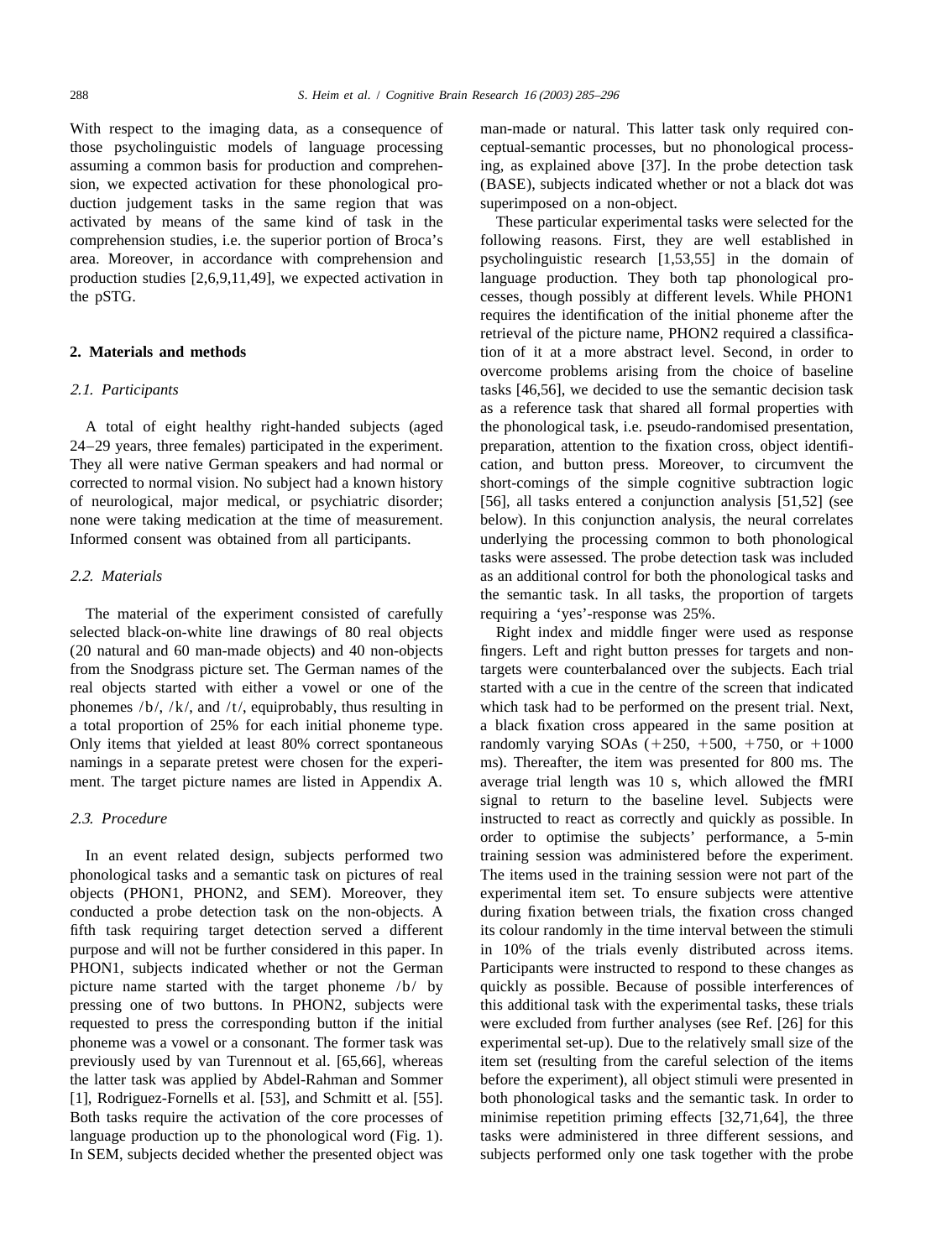detection task in each session. Trials and conditions were autocorrelated observations [27,29,30,68]. The design mapresented in pseudo-randomised order. Sessions took place trix was generated using basis functions [28]. These with a lag of 2 weeks, and the order of the sessions was functions were synthetic haemodynamic response functions counter-balanced across subjects. Reaction times and error composed of three gamma functions and their derivatives rates were recorded during the experiment. [30]. The derivatives can be interpreted as a shift of the

(Medspec 30/100, Bruker, Ettlingen). A standard birdcage model includes an estimate of temporal autocorrelation that head coil was used. Visual stimuli were presented on a is used to estimate the effective degrees of freedom. For screen positioned at the head end of the magnet bore. each subject, two contrasts were specified (PHON1–SEM, Subjects viewed the screen through mirror glasses. Cush- PHON2–SEM), and a conjunction analysis of the type ions and stereotactic fixation were used to reduce head (PHON1–SEM)+(PHON2–SEM) was applied [51,52]. As motion. T1-weighted MDEFT [62] images (data matrix an additional control, the same contrasts were also calcu-256×256, TR 1.3 s, TE 10 ms) were obtained with a non lated against the probe detection baseline (PHON1–BASE, slice-selective inversion pulse followed by a single excita-<br>PHON2–BASE, conjunction [(PHON1–BASE)+ tion of each slice [47]. For registration purposes, a set of (PHON2–BASE)]), and the contrast SEM–BASE was T1-weighted EPI images were taken with TE 30 ms, flip calculated. Group analysis was performed applying a angle 90°, acquisition bandwidth 100 kHz. The inversion Gaussian test for individual statistic parametric maps time was 1200 ms, with a TR of 45 s and four averages. (SPM $\{t\}$ ) [7]. Due to the small number of subjects, no data The functional data were recorded using a gradient-echo were excluded from the analyses. In order to assess EPI sequence with TE 30 ms, flip angle  $90^\circ$ , TR 1 s, differences between the two phonological tasks, spherical acquisition bandwidth 100 kHz. The matrix acquired was regions of interest (ROIs) with a radius of 3 mm were 64 $\times$ 64 with a FOV of 19.2 cm, resulting in an in-plane defined in each individual SPM $\{t\}$  around the activation resolution of  $3\times3$  mm. A total of 12 slices were recorded foci that reached significance in the conjunction analysis, (6-mm thickness, 2-mm skip). The data processing was and paired *t*-tests were calculated separately for each ROI performed using the software package LIPSIA [42]. Func- [7]. tional data were corrected for motion using a matching metric based on linear correlation. To correct for the temporal offset between the slices acquired in one scan, a **3. Results** sinc-interpolation based on the Nyquist-Shannon-Theorem was applied. A temporal highpass filter with a cut-off 3 .1. *Behavioural data* frequency of 1/100 Hz was used for baseline correction of the signal and a spatial Gaussian filter with FWHM 5.64 After substituting outliers with values exceeding the mm was applied. The increased autocorrelation due to criterion of mean $\pm 2$  S.D. by the mean of the correfiltering was taken into account during statistical evalua- sponding experimental condition, repeated-measurements tion. To align the functional data slices with a 3D ANOVAs with the factor 'task' were carried out separately stereotactic co-ordinate reference system, a rigid linear for reaction times and error rates. For the reaction times, registration with six degrees of freedom (three rotational, there was a significant effect of 'task'  $(F(2,14)=36.19,$ three translational) was performed. The rotational and  $P \le 0.001$ ). Consecutive paired *t*-tests revealed significant translational parameters were acquired on the basis of the differences between all tasks (PHON1–PHON2: *t*(7)= MDEFT and EPI-T1 slices to achieve an optimal match  $-3.95$ ,  $P<0.006$ ; PHON1–SEM:  $t(7)=8.31$ ,  $P<0.001$ ; between these slices and the individual 3D reference data PHON2–SEM:  $t(7)=7.22$ ,  $P<0.001$ ). For the error rates, set. This 3D reference data set was acquired for each there was no significant effect for the factor 'task'  $(F(7))$ = subject during a previous scanning session. The MDEFT  $2.27, P<0.140$  (Table 1). volume data set with 160 slices and 1-mm slice thickness was standardised to the Talairach stereotactic space [58]. Table 1 The rotational and translational parameters were sub-<br>
Mean reaction times, error rates, and SD (in parentheses) as a function of<br>
sequently transformed by linear scaling to a standard size<br>
task (SEM, semantic decision [n sequently transformed by linear scaling to a standard size.<br>
The resulting parameters were then used to transform the<br>
individual pre-processed 2D data sets using trilinear inter-<br>
individual pre-processed 2D data sets usi polation, so that the resulting 3D data sets were aligned with the stereotactic co-ordinate system.

The statistical evaluation was based on a least-squares estimation using the general linear model for serially

response in time. In our analysis, they were treated as 2 .4. *Data acquisition and analysis* confounds. The model equation, including the observation data, the design matrix and the error term, was convolved The experiment was carried out on a 3T scanner with a Gaussian kernel of 4-s FWHM dispersion. The

|            | Reaction times (ms) | Error rates $(\% )$ |
|------------|---------------------|---------------------|
| <b>SEM</b> | 646 (10)            | 3(3)                |
| PHON1      | 812 (62)            | 8(2)                |
| PHON2      | 1015(140)           | 13(17)              |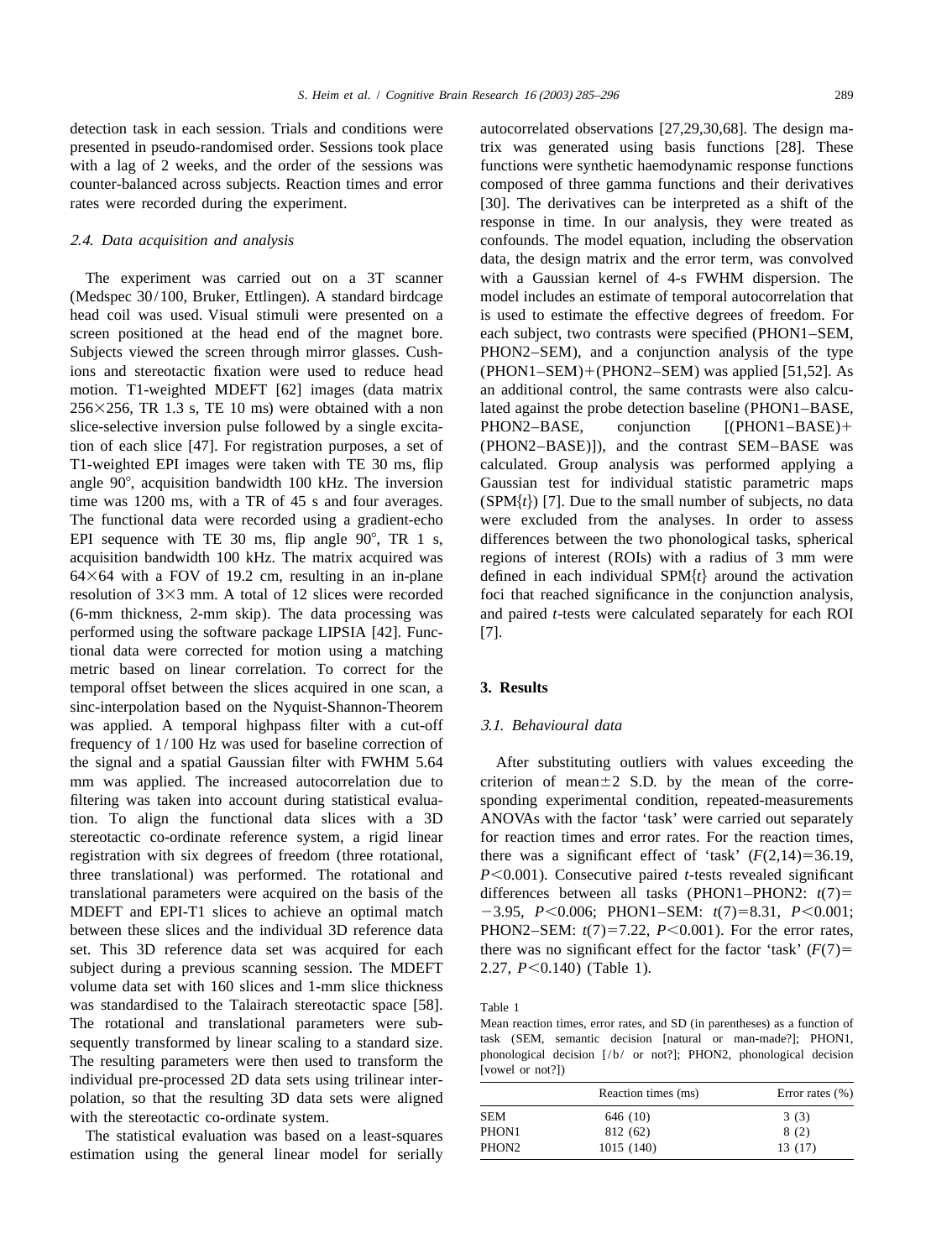Table 2 foci were observed in other parts of the left inferior frontal<br>Mean Z-scores of regions of interest (ROI) during phonological process-<br>
THEO, the right process-<br>
THEO, the right process-

| ROI (BA)        |       | Coordinates $(x, y, z)$ |    |     |  |  |
|-----------------|-------|-------------------------|----|-----|--|--|
| L IFG $(44)$    | $-49$ | 18                      | 23 | 3.4 |  |  |
| L IFG $(45/46)$ | $-34$ | 36                      | 17 | 3.5 |  |  |
| R PrCG $(6/4)$  | 46    | 9                       | 29 | 3.5 |  |  |
| L STG $(22/39)$ | $-43$ | $-56$                   | 20 | 3.8 |  |  |
| L MTG $(21)$    | $-49$ | $-47$                   |    | 3.4 |  |  |

Broca's area (BA 44) was significantly activated. Further activation focus in the superior BA 44  $(t(7)=3.24,$ 

Mean Z-scores of regions of interest (ROI) during phonological process-<br>ing as revealed by the conjunction analysis ([PHON1–SEM]+[PHON2–<br>SEMI) server and particle areas (superior temporal gyrus (IFG), the right precentral (STG), middle temporal gyrus (MTG), and supramarginal gyrus (SMG)) (Table 2 and Fig. 2). A similar pattern of activation was observed in both single contrasts. In the contrast PHON1–SEM, frontal activations were in the left IFG in Broca's area (BA 44) and BA 45/46, the left middle frontal gyrus (MFG), the left PrCG and precentral Coordinates refer to the Talairach space [58]. Abbreviations: L, left; R,<br>right; BA, Brodmann's area; IFG, inferior frontal gyrus; IFS, inferior vation were the left STG and MTG (Table 3 and Fig. 2). In frontal sulcus; PrCG, precentral gyrus; STG, superior temporal gyrus; the contrast PHON2–SEM, there was again activation in MTG, middle temporal gyrus; SMG, supramarginal gyrus. Broca's area (BA 44) (*P*<0.002) and further left frontal regions including the MFG, SFG, PrCG and posterior cingulate gyrus. Temporal activation foci were in the left 3 .2. *Imaging data* STG and the superior temporal sulcus (STS) (Table 4 and Fig. 2). In the ROI analysis, there was a significant In the conjunction analysis, the superior portion of difference between the two phonological tasks for the



Fig. 2. Statistical parametric maps  $(SPM\{z\})$  of the activations in the experimental contrasts, superimposed onto a high-resolution 3D MDEFT scan of a representative individual brain. The co-ordinates of each particular section in the sagittal slices (top row) and the transaxial slices (bottom row) are indicated by the corresponding *x*- and *z*-value in Talairach co-ordinate space [58]. The coloured scale bars indicate the activation strength. (For a complete list of activations see Table 2). Left column: conjunction analysis of both contrasts (PHON1–SEM)+(PHON2–SEM); middle column: PHON1–SEM; right column: PHON2–SEM. (For the task specifications, refer to the Materials and methods section in the text.).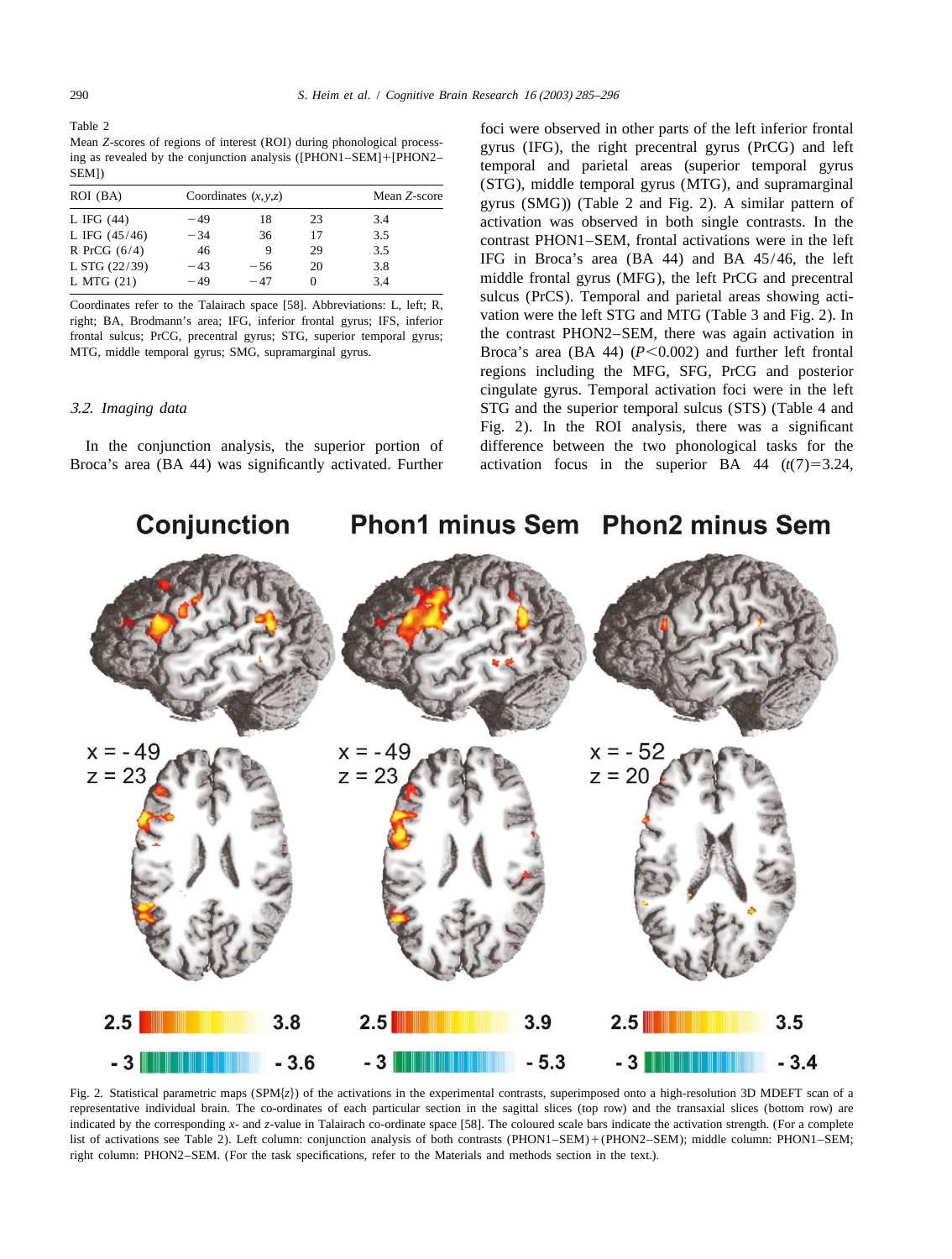Table 3 Table 6 Mean *Z*-scores of regions of interest (ROI) during phonological process- Mean *Z*-scores of regions of interest (ROI) during phonological processing as revealed by the contrast PHON1–SEM ing as revealed by the contrast PHON1–BASE

| Mean Z-score                                               |
|------------------------------------------------------------|
|                                                            |
|                                                            |
|                                                            |
|                                                            |
|                                                            |
|                                                            |
|                                                            |
|                                                            |
| 3.2<br>3.3<br>3.2<br>3.2<br>$-3.8$<br>$-3.5$<br>3.6<br>4.0 |

Coordinates refer to the Talairach space [58]. Abbreviations: L, left; BA, Coordinates refer to the Talairach space [58]. Abbreviations: L, left; R, Brodmann's area; IFG, inferior frontal gyrus; MFG, middle frontal gyrus; right; BA, Brodmann's area; IFG, inferior frontal gyrus; MFG, middle PrCG, precentral gyrus; PrCS, precentral sulcus; STG, superior temporal frontal gyrus; PoCG, postcentral gyrus; SOG, superior occipital gyrus. gyrus; MTG, middle temporal gyrus.

| ROI (BA)        |       | Coordinates $(x, y, z)$ | Mean Z-score |        |
|-----------------|-------|-------------------------|--------------|--------|
| L IFG $(44)$    | $-52$ | 15                      | 20           | $3.0*$ |
| L MFG $(9)$     | $-40$ | 21                      | 32           | 3.1    |
| L SFG $(8)$     | $-5$  | 41                      | 38           | $-3.4$ |
| L PrCG $(6)$    | $-31$ | $-2$                    | 32           | 3.2    |
| L pCG           | $-14$ | $-41$                   | 8            | 3.4    |
| L STG $(22)$    | $-52$ | $-44$                   | 20           | 3.4    |
| L STS $(22/21)$ | $-34$ | $-41$                   | 8            | 3.2    |

tions: L, left; BA, Brodmann's area; IFG, inferior frontal gyrus; MFG, deep frontal operculum, and the right BA 45. Further foci middle frontal gyrus; SFG, superior frontal gyrus; PrCG, precentral gyrus;<br>STG, superior temporal gyrus; STS, superior temporal sulcus; pCG,<br>posterior cingulate gyrus. STS, superior temporal sulcus; pCG,<br>posterior cingulat

 $P < 0.014$ ), with PHON1 yielding a higher amount of Mean *Z*-scores of regions of interest (ROI) during phonological process-<br>activation than PHON2 (Table 5).<br>As argued above, the semantic judgement task does not

involve any phonological processing. However, in order to ensure that in SEM there were really no activations related to phonological processing, contrasts of all conditions against BASE were also calculated. For SEM-BASE, there was no activation exceeding the threshold of  $Z$  $>$ 3.09 (*P*<0.001). At a more lenient threshold, there was activa-<br>Coordinates refer to the Talairach space [58]. Abbreviations: L, left; R, tion in the left BA 47 (co-ordinates:  $-44$ , 26, 0;  $Z=2.2$ ) right; BA, Brodmann's area; IFG, inferior frontal gyrus; aIns, anterior and the left superior occipital gyrus (SOG; co-ordinates: insula; CH, caudate head; LG, lingual gyrus.

| ROI (BA)                   | Coordinates $(x, y, z)$ |       |          | Mean Z-score |  |
|----------------------------|-------------------------|-------|----------|--------------|--|
| L IFG $(44)$               | $-43$                   | 15    | 23       | 3.2          |  |
| $L$ MFG $(9)$              | $-37$                   | 15    | 29       | 3.3          |  |
| $L$ MFG $(9)$              | $-40$                   | 12    | 35       | 3.2          |  |
| L frontal operculum $(45)$ | $-37$                   | 21    | 8        | 3.2          |  |
| $R$ PoCG $(4)$             | 43                      | $-14$ | 32       | $-3.8$       |  |
| R SOG (19)                 | 34                      | $-71$ | 23       | $-3.5$       |  |
| L cerebellum               | $-10$                   | $-56$ | $-3$     | 3.6          |  |
| R cerebellum               |                         | $-56$ | $\Omega$ | 4.0          |  |

 $-18$ ,  $-88$ , 23;  $Z=2.7$ ). In the contrasts of the phonologi-Table 4<br>
Mean Z-scores of regions of interest (ROI) during phonological process-<br>
ing as revealed by the contrast PHON2-SEM<br>
activation. For PHON1-BASE, there was left frontal<br>
activation in BA 44, the frontal operculum (B the MFG (BA 9). Moreover, there were foci in the right postcentral gyrus and SOG and bilaterally in the cerebellum (Table 6). For PHON2–BASE, there was bilateral activation in BA 44. Additional foci were in the left anterior insula, head of the left caudate nucleus, and left lingual gyrus (Table 7). The conjunction analysis  $(PHON1-BASE)+(PHON2-BASE)$  yielded activation in Coordinates refer to the Talairach space [58]. (\**P*<0.002). Abbrevia- inferior frontal regions in the left and right BA 44, the left

| ROI (BA)     |       | Coordinates $(x, y, z)$ |    |     |  |  |
|--------------|-------|-------------------------|----|-----|--|--|
| L IFG $(44)$ | $-40$ | 18                      | 23 | 3.2 |  |  |
| R IFG (44)   | 40    | 15                      | 11 | 3.3 |  |  |
| L aIns       | $-31$ | 24                      |    | 3.1 |  |  |
| L CH         | $-10$ | 12                      | 11 | 3.1 |  |  |
| L LG         | $-4$  | $-83$                   |    | 3.2 |  |  |

Table 5

Results from the blob analysis in the significant regions of interest (ROI) as identified in the conjunction analysis (cf. Table 2)

| ROI (BA)                        | PHON1<br>Mean $(SD)$ | PHON2<br>Mean $(SD)$ | $t$ -Value (df)    |                |
|---------------------------------|----------------------|----------------------|--------------------|----------------|
|                                 |                      |                      |                    |                |
| L IFG $(44)$<br>L IFG $(45/46)$ | 83 (42)<br>70 (50)   | 39 (40)<br>19(42)    | 3.24(7)<br>2.19(7) | 0.014<br>0.065 |
| L PrCG $(6/4)$                  | 46 (33)              | 6(40)                | 1.75(7)            | 0.123          |
| L MTG $(21)$                    | 36(32)               | $-1(27)$             | 2.13(7)            | 0.071          |
| L STG $(22/39)$                 | 40(30)               | 26(46)               | 0.67(7)            | 0.526          |

Displayed are the mean activation strength (arbitrary units) and the corresponding standard deviations (SD) as a function of the ROI and the task (PHON1/PHON2); the empirical *t*-value and degrees of freedom (df); and the resulting *P*-value. Abbreviations: L, left; BA, Brodmann's area; IFG, inferior frontal gyrus; PrCG, precentral gyrus; MTG, middle temporal gyrus; STG, superior temporal gyrus.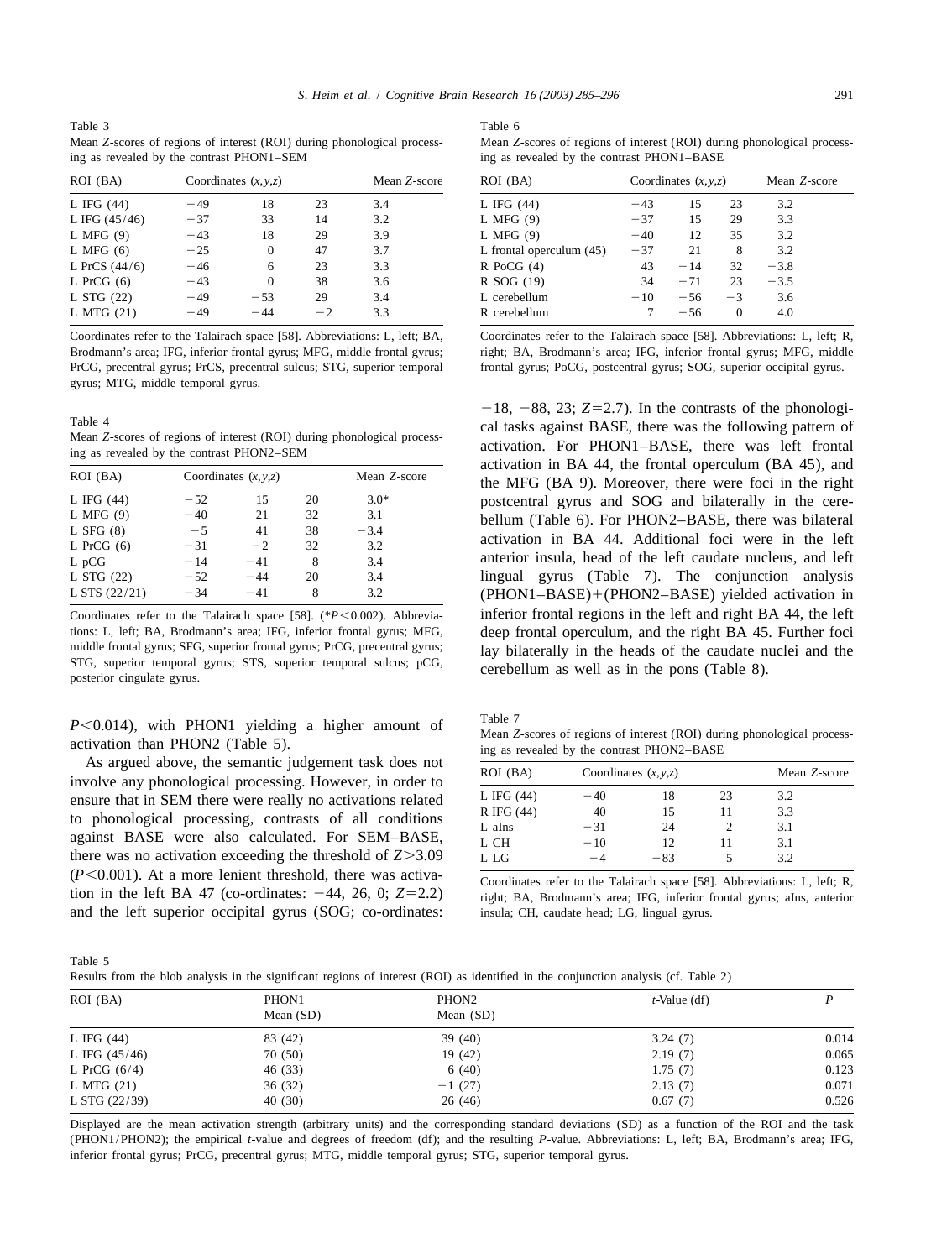Mean *Z*-scores of regions of interest (ROI) during phonological process-<br>ing as revealed by the conjunction analysis ([PHON1–BASE]+<br>With generate to the imaging data.

| ROI (BA)                   |       | Coordinates $(x, y, z)$ |          | Mean Z-score |  |
|----------------------------|-------|-------------------------|----------|--------------|--|
| L IFG $(44)$               | $-43$ | 21                      | 14       | 3.5          |  |
| L IFG $(44)$               | $-43$ | 18                      | 23       | 3.5          |  |
| L frontal operculum $(45)$ | $-31$ | 24                      | 14       | 4.0          |  |
| R IFG $(44)$               | 37    | 18                      | 5        | 3.8          |  |
| R IFG $(45)$               | 37    | 24                      | 14       | 3.2          |  |
| L CH                       | $-10$ | 9                       | 5        | 3.6          |  |
| R CH                       | 7     | 12                      | 8        | 3.4          |  |
| Pons                       | $-4$  | 35                      | $\Omega$ | 4.0          |  |
| L cerebellum               | $-19$ | $-59$                   | $\Omega$ | 3.7          |  |
| R cerebellum               |       | $-62$                   | 3        | 3.2          |  |
|                            |       |                         |          |              |  |

In the present fMRI study, subjects performed two processing (SEM–BASE) [63,67]. phonological decision tasks on the initial phoneme of the However, why did the two phonological tasks result in a name of a picture (PHON1: /b/ or not?; PHON2: vowel or statistically different amount of activation in the superior not?). These tasks necessarily require the initiation of the portion of Broca's area (as revealed by the blob analysis; core processes of language production up to the retrieval of Table 5)? The function of this difference should be related the phonological word (Fig. 1). A semantic decision task to the behavioural data which indicate equal task difficulty (SEM: natural or man-made) requiring only conceptual (error rates) but longer processing times (reaction times). processes served as a baseline task, a probe detection task One explanation could be that, after the retrieval of the (BASE) as a further control. In the behavioural data, there phonological code, two different processes take place. As was no significant difference with respect to the error rates, the results by Burton et al. [11] demonstrate, the discrimisuggesting equal difficulty among the tasks. For the nation between the (initial) phonemes of two CVC-syllreaction times, there was a significant difference between ables consisting of different phonemes in otherwise noneach phonological task and SEM as well as between identical syllables (dip-ten), but not between the voicing of PHON1 and PHON2. This expected pattern of longer the (initial) consonants when all other features of the reaction times for phonological relative to semantic pro- syllables are identical (dip-tip) requires involvement of the cessing during language production is a behavioural repli- superior BA 44. In PHON1, this is exactly what the cation of the electrophysiological data obtained by van subjects have to do. The features of the initial phoneme of Turennout et al. [65] with semantic and phonological the picture name have to be checked against the target decision tasks on picture names. With respect to the phoneme /b/. If this phonetic feature check is positive, a reaction times difference between the two phonological 'yes'-response is given. But in order to perform this tasks, no prediction had been made on the basis of the discrimination, all features have to be checked separately production model proposed by Levelt et al. [38,40] as both against the template /b/, and only if the conjunction of all tasks tap the same processing level during production. phonetic features yields a positive result, the 'yes'-re-Nonetheless, the data are in accordance with the electro- sponse is adequate. For the classification task PHON2, this physiological studies. Using a phoneme discrimination task process is different. After the retrieval of the phonological  $(|k|$  or  $|s|$ ;  $|v|$  or  $|h|$ , van Turennout et al. [65,66] code of the picture name, there is not one unique set of observed a difference between go- and no-go trials in the features establishing the yes/no-criterion. Rather, the time window between 400 and 410 ms, indicating the properties of the initial phoneme must match those of any availability of the phonological information. Schmitt and phoneme in the set of vowels in order to trigger a 'yes' colleagues [55], who had their subjects perform a vowel/ response. Thus, the process does not require the binding of consonant classification rather than a phoneme discrimina- the same amount of information as in PHON1 for a single tion task, obtained this difference between the go- and the decision, but rather a search in the set of vowels which, in no-go LRP somewhat later, namely at 460 ms. Thus, the turn, may be more time consuming but not necessarily classification between vowels and consonants (as required more effortful. This interpretation, which is in line with in the study by van Turennout [65,66] and in PHON2 in both the behavioural data and the imaging results, is

Table 8 the present study) results in longer latencies in both the

Ing as revealed by the conjunction analysis ([PHON1–BASE]]<sup>1</sup> With respect to the imaging data, the obtained results are [PHON2–BASE]) in line with the hypothesis. As predicted, the conjunction analysis of both phonological tasks revealed activation in the same region of Broca's area (i.e. the superior portion of BA 44) which has often been reported in studies of language comprehension  $[11,18,21,22,50,69,70]$  (e.g. Burton et al. [11]:  $-47$ , 17, 24; Démonet et al. [18]:  $-50$ , 18, 20; Zatorre et al. [70]:  $-35$ , 20, 21). Moreover, this activation was present in the two contrasts between each phonological task and SEM. These results allow the conclusion that phonological processing in production as well as in comprehension (when measured with decision Coordinates refer to the Talairach space [58]. Abbreviations: L, left; R,<br>right; BA, Brodmann's area; IFG, inferior frontal gyrus; CH, caudate<br>head. activation was confirmed in the additional contrasts of all tasks against the probe detection task. The contrasts PHON1–BASE and PHON2–BASE as well as their conjunction revealed comparable activations in the su-**4. Discussion 1. Discussion** perior portion of BA 44, whereas, in accordance with the hypothesis, no such activation was observed for semantic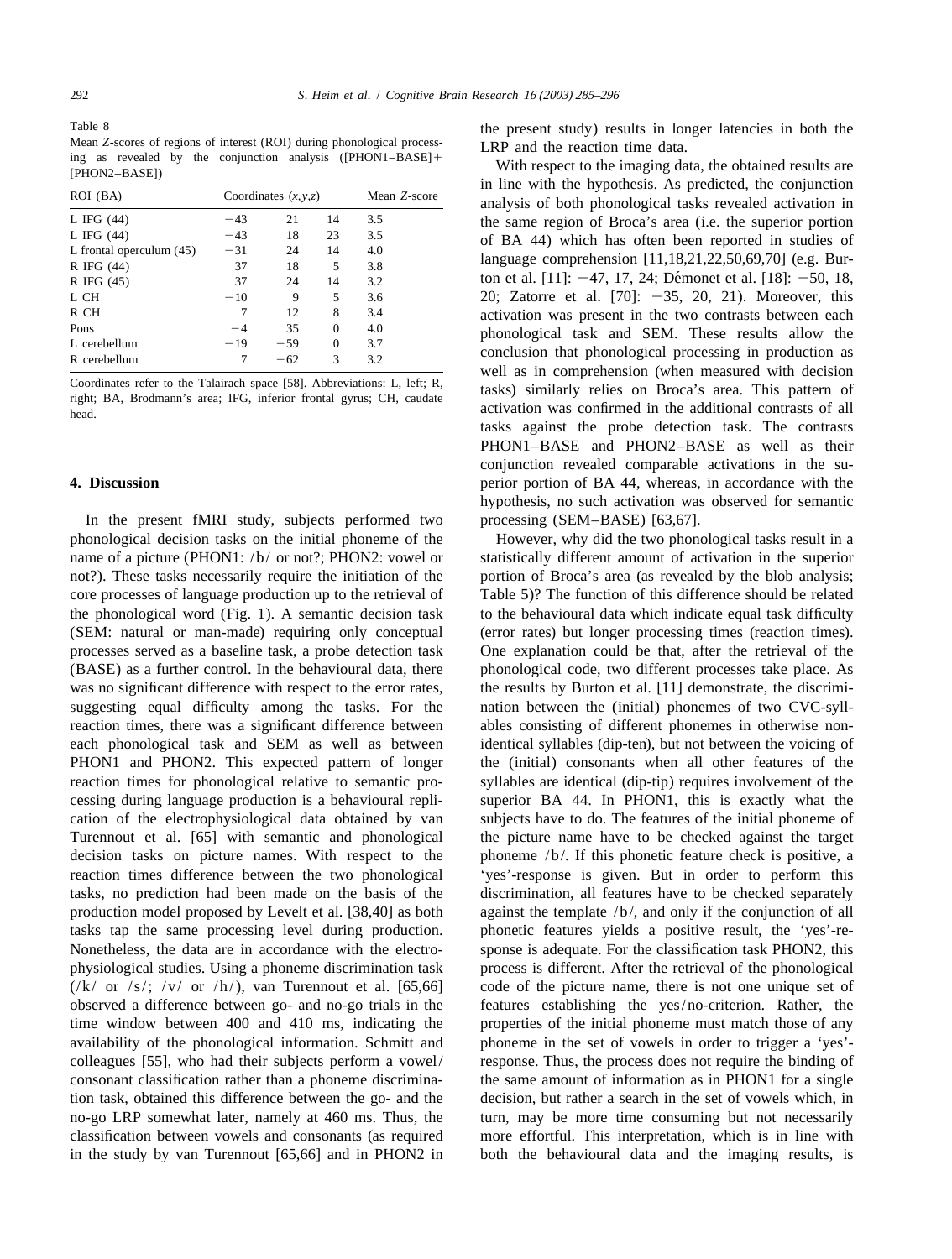supported by other studies that demonstrate a positive functional counterpart to Broca's area as an interface relationship between the amount of processing resources between production and comprehension. and the activation in frontal areas (e.g. [59]). The differ- In sum, the network that showed up in the conjunction ence between the two phonological tasks, and the par- analysis can be attributed to phonological processing, with ticular involvement of the cortex at the junction of the activation in the pSTG and the IFG being related to the precentral sulcus and the inferior frontal sulcus for PHON2 phonological encoding and (especially the activation in BA compared to PHON1 may be related to the task differences 44) the decision process, while the foci in the MFG and as this cortex has been identified to reflect aspects of task PrCG appear to reflect phonological working memory management [8]. In any case, due to the logic of the processes. These working memory processes are necessary conjunction analysis, the general interpretation of the for the subjects to keep the target as well as the initial presented data on phonological processing in Broca's area phoneme in mind to be able to map them onto each other during language production does not rely on the differ- in order to perform the correct button press. ences between PHON1 and PHON2 as these may be task related, but rather on the processes common to both tasks. Therefore, we will now turn to the other common activa- **5. Conclusion** tions in both tasks.

In the conjunction analysis, there were some further We were able to show that, during language production, activation foci in frontal and temporo-parietal areas. First, the superior portion of Broca's area plays an important in there was activation more anteriorly in the inferior frontal phonological processing. These results are compatible with gyrus (IFG) at a location (BA 45/46) that has earlier been the available data in the domain of language comprehenreported to contribute to phonological processes during sion and provide some further evidence that there is a language production [52] and comprehension [71] as well shared fronto-temporal neural network for both language as phonological working memory [3,71]. Interestingly, the production and comprehension, with phonological prostudies reporting this activation made use of different cesses being supported by the pSTG and the superior experimental paradigms, including natural processing dur- portion of Broca's area. ing naming [52], phonological decision, and rehearsal [3,71]. On the basis of these results, one can further assume the domain- (production/comprehension) and task- **6. Uncited references** (natural/strategic) independent contribution of this more anterior portion of the IFG (the pars triangularis) to [39]; [48] phonological processing.

Among the other brain structures that showed activation for phonological processing, there is the right precentral **Acknowledgements** gyrus (PrCG) and the left middle frontal gyrus (MFG). Activation in these areas has been related to phonological We would like to thank Mandy Naumann, Katrin working memory processes [4,16]. Baker and colleagues Wiesner, and Anke Mempel for the registration of the [5] reported activation in the right PrCG when verbal fMRI data, and two anonymous reviewers for their helpful material was encoded successfully. Clark and co-workers comments on an earlier version of this manuscript. [15] found evidence for the involvement of the MFG in phonological working memory [10,19,52–55,61]. The posterior STG (pSTG) appears to play a significant role in **A ppendix A. German target picture names and their** phonological processing during both comprehension and **English translations** production [2,9,11,13,34,44,49]. Hickok et al. [34] report pSTG activation in a silent object naming task. Similarly,  $\overline{A}$ Burton and colleagues  $[12]$  found involvement of the  $\overline{A}$ pSTG when subjects repeated heard words relative to uttering  $\text{``crime''}$  as a response to reversed speech stimuli. Anderson and co-workers [2] could demonstrate that direct cortical stimulation of the pSTG leads to deficits resembling those in conduction aphasia. Buchsbaum et al. [9] provided evidence that pSTG activation is related to both (RIP comprehension (listening to speech) and production (covertly reproduce speech). In line with these results,  $\frac{1}{2}$ <br>Poeppel [49] demonstrated that patients with pure word deafness often suffer from lesions to the pSTG. Thus, for  $\overline{A}$ phonological processing, the  $pSTG$  appears to be the  $\sqrt{G}$ 

| AMBOSS<br><b>ANVIL)</b>       | <b>BÜGELEISEN</b><br>(FLAT IRON)  | <b>KUH</b><br>(COW)     |
|-------------------------------|-----------------------------------|-------------------------|
| AMPEL                         | <b>BÜROKLAMMER</b>                | <b>OFEN</b>             |
| <b>TRAFFIC</b><br>LIGHT)      | (PAPER<br>CLIP                    | (OVEN)                  |
|                               |                                   |                         |
| ANANAS<br>PINEAPPLE)          | <b>BUS</b><br>(BUS)               | <b>ORDEN</b><br>(MEDAL) |
| ANGEL.<br><b>FISHING ROD)</b> | <b>EICHHÖRNCHEN</b><br>(SOUIRREL) | ORGEL<br>(ORGAN)        |
| <b>APFEL</b><br>APPLE)        | <b>EIMER</b><br>(BUCKET)          | TAFEL.<br>(BLACKBOARD)  |
|                               |                                   |                         |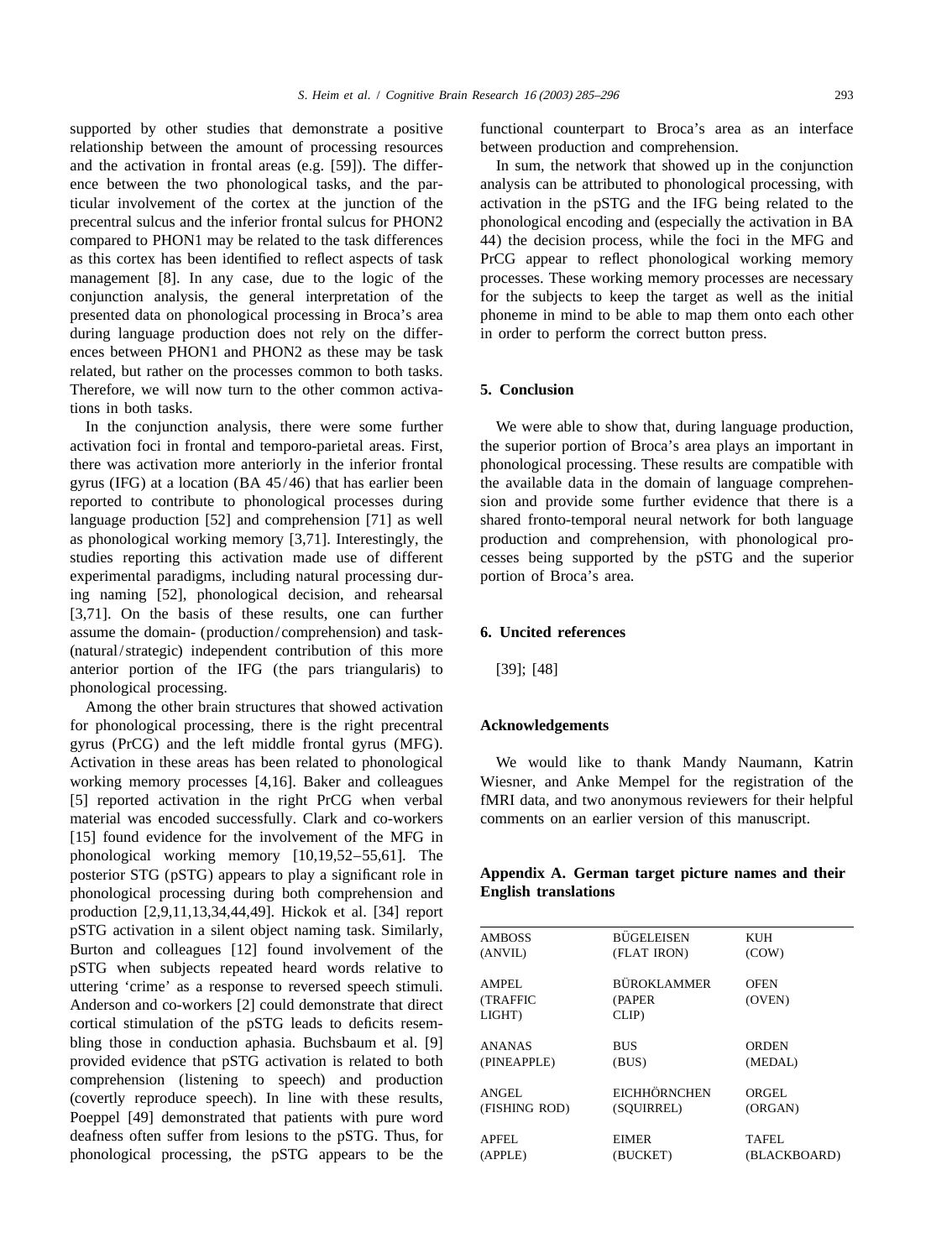| 119.1111.0111<br>(FISH BOWL)     | .<br>(ELEPHANT)             | (FIR)           |
|----------------------------------|-----------------------------|-----------------|
| ARMBRUST                         | IGEL                        | <b>TASSE</b>    |
| (CROSSBOW)                       | (HEDGEHOG)                  | (CUP)           |
| <b>ASCHENBECHER</b>              | IGLU                        | TELLER          |
| (ASHTRAY)                        | (IGLOO)                     | (PLATE)         |
| AUTO                             | <b>KÄFER</b>                | <b>THRON</b>    |
| (CAR)                            | (BUG)                       | (THRONE)        |
| BAGGER                           | KÄFIG                       | TIGER           |
| (EXCAVATOR)                      | (CAGE)                      | (TIGER)         |
| <b>BALKON</b>                    | KAMM                        | <b>TOASTER</b>  |
| (BALCONY)                        | (COMB)                      | (TOASTER)       |
| <b>BANANE</b>                    | KÄNGURUH                    | TOMATE          |
| (BANANA)                         | (KANGAROO)                  | (TOMATO)        |
| <b>BANK</b>                      | <b>KANONE</b>               | <b>TOPF</b>     |
| (BENCH)                          | (CANON)                     | (POT)           |
| BARREN                           | <b>KASSE</b>                | <b>TRAKTOR</b>  |
| (BAR)                            | (CASH)                      | (TRACTOR)       |
| BAUM                             | KATZE                       | <b>TRAUBE</b>   |
| (TREE)                           | (CAT)                       | (GRAPE)         |
| <b>BESEN</b>                     | KEGEL                       | <b>TRESOR</b>   |
| (BROOM)                          | (PIN)                       | (SAFE)          |
| <b>BETT</b>                      | <b>KERZE</b>                | <b>TRICHTER</b> |
| (BED)                            | (CANDLE)                    | (FUNNEL)        |
| <b>BIRNE</b>                     | <b>KETTE</b>                | <b>TROMMEL</b>  |
| (PEAR)                           | (CHAIN)                     | (DRUM)          |
| BLATT                            | <b>KIRSCHE</b>              | TROMPETE        |
| (LEAF)                           | (CHERRY)                    | (TRUMPET)       |
| <b>BLUME</b>                     | <b>KLAVIER</b>              | <b>TUBE</b>     |
| (FLOWER)                         | (PIANO)                     | (TUBE)          |
| BOJE                             | KLEID                       | TULPE           |
| (BUOY)                           | (DRESS)                     | (TULIP)         |
| <b>BRILLE</b>                    | <b>KNOPF</b>                | <b>TUNNEL</b>   |
| (GLASSES)                        | (BUTTON)                    | (TUNNEL)        |
| <b>BRÜCKE</b>                    | <b>KOFFER</b>               | TÜR             |
| (BRIDGE)                         | (SUITCASE)                  | (DOOR)          |
| BRUNNEN                          | <b>KORB</b>                 | TURM            |
| (WELL)                           | (BASKET)                    | (TOWER)         |
| BUCH                             | <b>KORKEN</b>               | U-BOOT          |
| (BOOK)                           | (CORK)                      | (SUBMARINE)     |
| BÜGELBRETT<br>(IRONING<br>BOARD) | <b>KREISEL</b><br>(SPINNER) | UHR<br>(CLOCK)  |
|                                  | <b>KRONE</b><br>(CROWN)     |                 |

- [1] R. Abdel-Rahman, W. Sommer, Parallel access to semantics and phonology in object recognition?, J. Psychophysiol. (Suppl.) 14 (2000) 124
- [2] J.M. Anderson, R. Gilmore, S. Roper, B. Crosson, R.M. Bauer, S. Nadeau, D.Q. Beversdorf, J. Cibula, M. Rogish 3rd, S. Kortencamp, J.D. Hughes, L.J. Gonzalez Rothi, K.M. Heilman, Conduction aphasia and the arcuate fasciculus: a reexamination of the Wernicke-<br>Geschwind model, Brain Lang. 70 (1999) 1–12.<br>[3] E. Awh, J. Jonides, E.E. Smith, E.H. Schumacher, R.A. Koeppe, S.
- Katz, Dissociation of storage and rehearsal in verbal working memory: evidence from positron emission tomography, Psychol. Sci. 7 (1996) 25–31.
- [4] A. Baddeley, Working Memory, Oxford University Press, New York, 1996.<br> [5] J.T. Baker, A.L. Sanders, L. Maccotta, R.L. Buckner, Neural
- correlates of verbal memory encoding during semantic and structural<br>processing tasks, Neuroreport 12 (2001) 1251–1256.<br>[6] R.R. Benson, D.H. Whalen, M. Richardson, B. Swainson, V.P. Clark.
- S. Lai, A.M. Liberman, Parametrically dissociating speech and non-speech perception in the brain using fMRI, Brain Lang. 78 (2001) 364–396.
- [7] V. Bosch, Statistical analysis of multi-subject fMRI data: assessment<br>of focal activations, J. Magn. Reson. Imaging 11 (2000) 61–64.<br>[8] M. Brass, D.Y. von Cramon, The role of the frontal cortex in task
- 
- preparation, Cereb. Cortex 12 (2002) 908–914.<br>
[9] B.R. Buchsbaum, G. Hickok, C. Humphries, Role of left posterior superior temporal gyrus in phonological processing for speech
- perception and production, Cogn. Sci. 25 (2001) 663–678.<br>[10] S.A. Bunge, T. Klingberg, R.B. Jacobsen, J.D.E. Gabrieli, A resource model of the neural basis of executive working memory,
- Proc. Natl. Acad. Sci. USA 97 (2000) 3573-3578.<br>[11] M.W. Burton, S.L. Small, S.E. Blumstein, The role of segmentation<br>in phonological processing: an fMRI investigation, J. Cogn. Neuro-
- sci. 12 (2000) 679–690.<br>[12] M.W. Burton, D.C. Noll, S.L. Small, The anatomy of auditory word processing: individual variability, Brain Lang. 77 (2001) 119–131.
- [13] P. Celsis, K. Boulanouar, B. Doyon, J.P. Ranjeva, B.I. Nespoulous, F. Chollet, Differential fMRI responses in the left posterior superior temporal gyrus and left supramarginal gyrus to habituation and change detection in syllables and tones, Neuroimage 9 (1999)  $135-144$
- [14] L.L. Chao, A. Martin, Representation of manipulable man-made
- objects in the dorsal stream, Neuroimage 12 (2000) 478–484.<br>[15] C.R. Clark, G.F. Egan, A.C. McFarlane, P. Morris, D. Weber, C. Sonkkilla, J. Marcina, H.J. Tochon-Danguy, Updating working memory for words: a PET activation study, Hum. Brain. Mapp. 9 (2000) 42–54. [16] J.D. Cohen, W.M. Perlstein, T.S. Braver, L.E. Nystrom, D.C. Noll, J.
- Jonides, E.E. Smith, Temporal dynamics of brain activations during<br>a working memory task, Nature 386 (1997) 604–608.<br>[17] B. Crosson, J.R. Sadek, L. Maron, D. Gokcay, C.M. Mohr, E.J.
- Auerbach, A.J. Freeman, C.M. Leonard, R.W. Briggs, Relative shift<br>in activity from medial to lateral frontal cortex during internally<br>versus externally guided word generation, J. Cogn. Neurosci. 15
- (2001) 272–283.<br>
[18] J.F. Démonet, F. Chollet, S. Ramsay, D. Cardebat, J.L. Nespoulous, R. Wise, A. Rascol, R. Frackowiak, The anatomy of phonological and semantic processing in normal subjects, Brain 115 (1992) 1753–1768.
- [19] M. D'Esposito, J.A. Detre, D.C. Alsop, R.K. Shin, S. Atlas, M. Grossman, The neural basis of the central executive system of
- working memory, Nature 378 (1995) 279–281.<br>[20] J.A. Fiez, Phonology, semantics, and the role of the left inferior prefrontal cortex, Hum. Brain Mapp. 5 (1997) 79–83.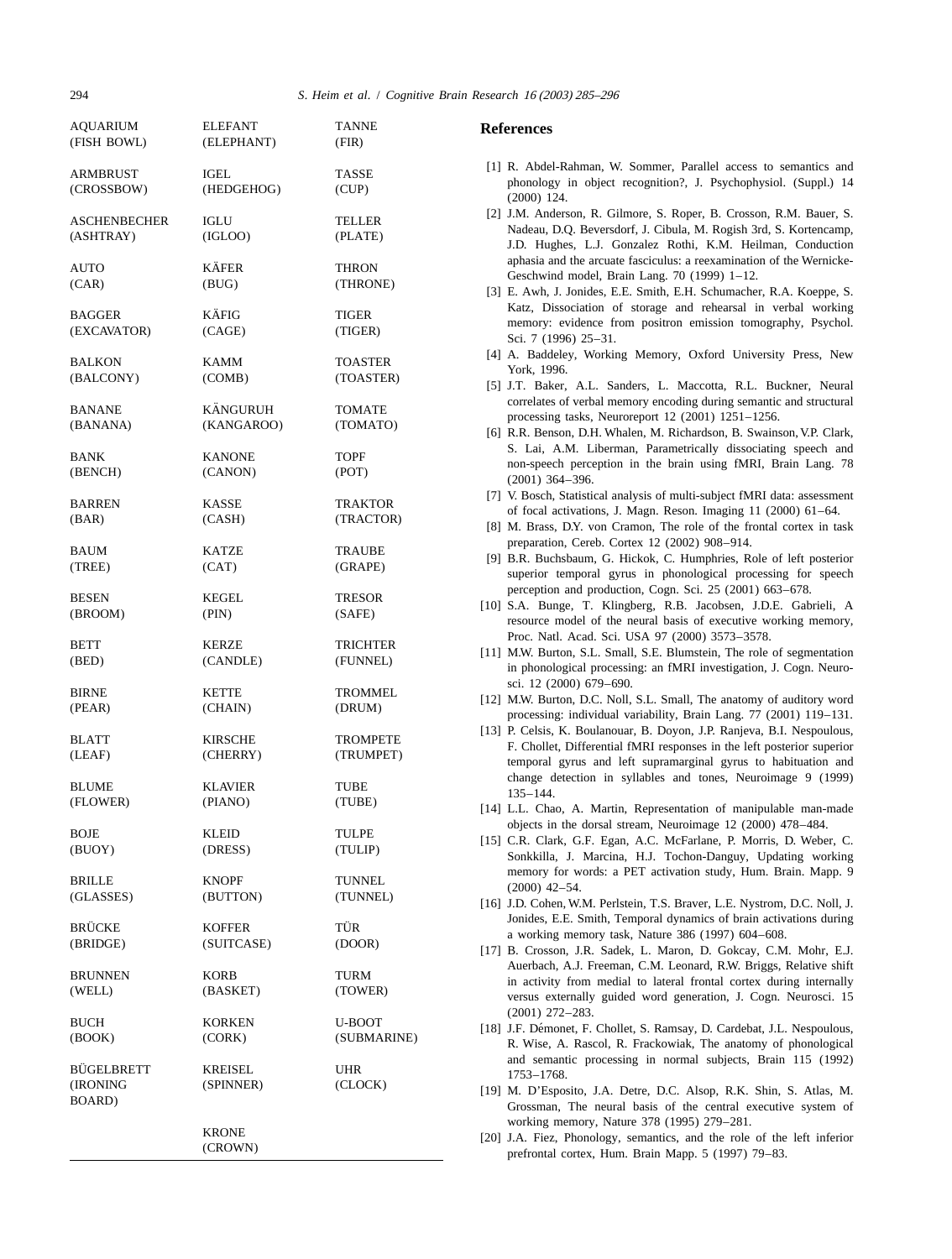- [21] J.A. Fiez, S.E. Petersen, Neuroimaging studies of word reading, [43] J.T. Lurito, D.A. Kareken, M.J. Lowe, S.H.A. Chen, V.P. Mathews,
- [22] J.A. Fiez, M.E. Raichle, F.M. Miezin, S.E. Petersen, P. Tallal, W.F. Brain Mapp. 10 (2000) 99–106. Katz, PET studies of auditory and phonological processing—effects [44] C.J. Moore, C.J. Price, Three distinct ventral occipitotemporal (1995) 357–375. 181–192.
- 
- Perspective, Springer, Berlin, 1999, p. 265. 228–235.
- cognitive model, Trends Cogn. Sci. 6 (2002) 78–84. Reson. Imaging 11 (2000) 445–451.
- investigation of different word types, Cereb. Cortex 10 (2000) Cogn. Sci. 25 (2001) 659–661. 698–705. [49] D. Poeppel, Pure word deafness and the bilateral processing of the
- [27] K.J. Friston, Statistical parametric mapping, in: R.W. Thatcher, M. speech code, Cogn. Sci. 25 (2001) 679-693. Hallet, T. Zeffiro, E.R. John, M. Huerta (Eds.), Functional Neuroim- [50] R.A. Poldrack, A.D. Wagner, M.W. Prull, J.E. Desmond, G.H.
- Turner, Event-related fMRI: characterizing differential responses, image 10 (1999) 15–35. Neuroimage 7 (1998) 30–40. [51] C.J. Price, K.J. Friston, Cognitive conjunction: a new approach to
- R.S.J. Frackowiak, R. Turner, Analysis of fMRI time-series revi- [52] C.J. Price, C.J. Moore, K.J. Friston, Subtractions, conjunctions, and
- [30] K.J. Friston, A.P. Holmes, J.-B. Poline, B.J. Grasby, C.R. Williams, Brain. Mapp. 5 (1997) 264–272. R.S.J. Frackowiak, R. Turner, Statistical parametric maps in func- [53] A. Rodriguez-Fornells, B.M. Schmitt, M. Kutas, T.F. Münte,
- [31] M.F. Garrett, Remarks on the architecture of language processing psychologia 40 (2002) 778–787. systems, in: Y. Grodzinsky, L.P. Shapiro, D. Swinney (Eds.), [54] B. Rypma, V. Prabhakaran, J.E. Desmond, G.H. Glover, J.D.E.
- dissociable forms of repetition priming, Science 287 (2000) 1269– [55] B.M. Schmitt, T.F. Münte, M. Kutas, Electrophysiological estimates
- (2001) 225–235. functions really additive?, Neuroimage 9 (1999) 490–496.
- role of left posterior superior temporal gyrus in speech production: [58] P. Talairach, J. Tournoux, A Stereotactic Coplanar Atlas of the implications for the explanation of conduction aphasia, Neurosci. Human Brain, Thieme, Stuttgart, 1988. Lett. 287 (2000) 156–160. [59] S.L. Thompson-Schill, M. D'Esposito, I.P. Kan, Effects of repetition
- speech perception, Trends Cogn. Sci. 4 (2000) 131–138. generation, Neuron 23 (1999) 513–522.
- [36] P. Indefrey, W.J.M. Levelt, The neural correlates of language [60] S.L. Thompson-Schill, M. D'Esposito, G.K. Aguirre, M.J. Farah,
- [37] J.D. Jescheniak, H. Schriefers, M.F. Garrett, A.D. Friederici, Explor- 14792–14797. ing the activation of semantic and phonological codes during speech [61] T. Tsukiura, T. Fujii, T. Takahashi, R.T. Xiao, M. Inase, T. Iijima,
- Press, Cambridge, MA, 1989. 13–21.
- [39] W.J.M. Levelt, P. Praamstra, A.S. Meyer, P. Helenius, R. Salmelin, [62] K. Ugurbil, M. Garwood, J. Ellermann, K. Hendrich, R. Hinke, X.
- [40] W.J.M. Levelt, A. Roelofs, A.S. Meyer, A theory of lexical access in 9 (1993) 259. speech production, Behav. Brain. Sci. 22 (1999) 1-75. [63] R. Vandenberghe, C. Price, R. Wise, O. Josephs, R.S.J. Frackowiak,
- nedy, Perception of the speech code, Psychol. Rev. 74 (1967) pictures, Nature 383 (1996) 254–256. 431–461. [64] M. van Turennout, T. Ellmore, A. Martin, Long-lasting cortical
- D.Y. von Cramon, Lipsia—a new software system for the evaluation 1329–1334. of functional magnetic resonance images of the human brain, [65] M. van Turennout, P. Hagoort, C.M. Brown, Electrophysiological
- Proc. Natl. Acad. Sci. USA 95 (1998) 914–921. Comparison of rhyming and word generation with fMRI, Hum.
- of stimulus characteristics and task demands, J. Cogn. Neurosci. 7 regions for reading and object naming, Neuroimage 10 (1999)
- [23] A.D. Friederici, Language Comprehension: A Biological Perspec- [45] S. Murtha, H. Chertkow, M. Beauregard, A. Evans, The neural tive, Springer, Berlin, 1998. substrate of picture naming, J. Cogn. Neurosci. 11 (1999) 399–423.
- [24] A.D. Friederici, The neurobiology of language comprehension, in: [46] S.D. Newman, D.B. Twieg, P.A. Carpenter, Baseline conditions and A.D. Friederici (Ed.), Language Comprehension: A Biological subtractive logic in neuroimaging, Hum. Brain. Mapp. 14 (2001)
- [25] A.D. Friederici, The neural basis of sentence processing: a neuro- [47] D.G. Norris, Reduced power multi-slice MDEFT imaging, J. Magn.
- [26] A.D. Friederici, B. Opitz, D.Y. von Cramon, Segregating semantic [48] D. Poeppel, New approaches to the neural basis of speech sound and syntactic aspects of processing in the human brain: a fMRI processing: introduction to special section on brain and speech,
	-
- aging, Academic Press, San Diego, 1994, p. 79. Glover, J.D.E. Gabrieli, Functional specialization for semantic and [28] K.J. Friston, P. Fletcher, O. Josephs, A. Holmes, M.D. Rugg, R. phonological processing in the left inferior prefrontal cortex, Neuro-
- [29] K.J. Friston, A.P. Holmes, J.-B. Poline, B.J. Grasby, C.R. Williams, brain activation experiments, Neuroimage 5 (1997) 261–270.
	- sited, Neuroimage 2 (1995) 45–53. interactions in experimental design of activation studies, Hum.
	- tional imaging: a general linear approach, Hum. Brain. Mapp. 2 Electrophysiological estimates of the time course of semantic and (1995) 189–210. phonological encoding during listening and naming, Neuro-
- Language and the Brain, Academic Press, San Diego, 2000, p. 31. Gabrieli, Load-dependent role of frontal brain regions in the [32] R. Henson, T. Shallice, R. Dolan, Neuroimaging evidence for maintenance of working memory, Neuroimage 9 (1999) 216–226.
- 1272. [33] G. Hickok, Functional anatomy of speech perception and speech implicit picture naming, Psychophysiology 37 (2000) 473–484.
	- production: psycholinguistic implications, J. Psycholinguist. Res. 30 [56] J.J. Sidtis, S.C. Strother, J.R. Anderson, D.A. Rottenberg, Are brain
- [34] G. Hickok, P. Erhard, J. Kassubek, A.K. Helms-Tillery, S. Naeve- [57] E.E. Smith, J. Jonides, Neuroimaging analyses of human working Velguth, J.P. Strupp, P.L. Strick, K. Ugurbil, An fMRI study of the memory, Proc. Natl. Acad. Sci. USA 95 (1998) 12061–12068.
	-
- [35] G. Hickok, D. Poeppel, Towards a functional neuroanatomy of and competition on activity in left prefrontal cortex during word
	- production, in: M. Gazzaniga (Ed.), The Cognitive Neurosciences, Role of left inferior prefrontal cortex in retrieval of semantic 2nd Edition, MIT Press, Cambridge, MA, 2000, p. 845. knowledge: a reevaluation, Proc. Natl. Acad. Sci. USA 94 (1997)
- planning with event-related brain potentials, J. Cogn. Neurosci. 14 A. Yamadori, J. Okuda, Neuroanatomical discrimination between (2002) 951–964. manipulating and maintaining processes involved in verbal working [38] W.J.M. Levelt, Speaking: From Intention To Articulation, MIT memory: a functional MRI study, Cogn. Brain Res. 11 (2001)
	- A MEG study of picture naming, J. Cogn. Neurosci. 10 (1998) Hu, S.-G. Kim, R. Menon, H. Merkle, S. Ogawa, R. Salmi, Imaging 533–567. at high magnetic fields: initial experiences at 4 T, Magn. Reson. Q.
- [41] A.M. Liberman, F.S. Cooper, D.S. Shankweiler, M. Studdert-Ken- Functional anatomy of a common semantic system for words and
- [42] G. Lohmann, K. Müller, V. Bosch, H. Mentzel, S. Hessler, L. Chen, plasticity in the object naming system, Nat. Neurosci. 3 (2000)
	- Comput. Med. Imaging. Graph. 25 (2001) 449–457. evidence on the time course of semantic and phonological processes